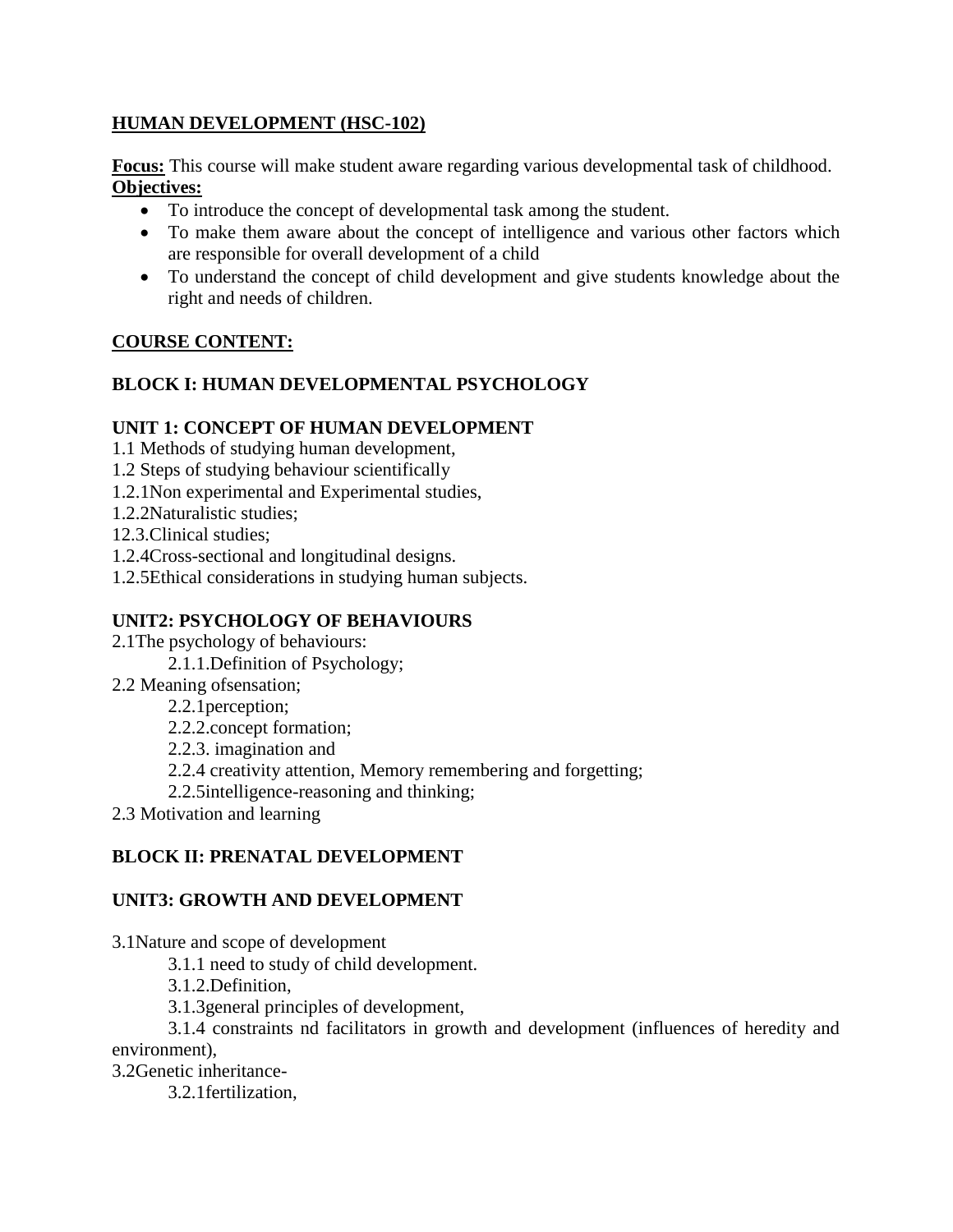3.2.1number of chromosomes,

3.2.2Determination of sex, genotype and phenotype, sex linked genetic effects3.3Effect of environment Interaction between environment and inheritance.

### **UNIT 4: FITNESS FOR MOTHERHOOD**

4.1Meaning and importance of mother and childcare, f

- 4.2 Female reproductive structure (brief),
	- 4.2.1pregnancy signs,
	- 4.2.2problems and complication,
		- 4.2.3antenatal care,
		- 4.2.4postnatal care of mother and baby,

## **UNIT 5: PRENATAL DEVELOPMENT**

- 5.1Signs and symptoms of prenatal development,
- 5.2stages of prenatal development, prenatal care, birth process, types of delivery,
- 5.2.1factor affecting prenatal development,
- 5.3preparation for the arrival of new borne,
- 5.4 neonate (characteristics and care),

5.5child rearing practices,

5.6 Care of baby health and immunization.

# **BLOCK III INFANCY**

## **UNIT6: PHYSICAL AND MOTOR DEVELOPMENT**

6.1Physical development: the new born physical appearances and sensory capacities.

- 6.1.1Changes in size, shape, muscles, bones and brain as it continues through infancy.
- 6.2 Interrelatedness and coordination between physical and motor development.
- 6.3Motor development: reflexes in infancy,

6.3.1Major milestones through end of infancy.

## **UNIT 7: COGNITIVE DEVELOPMENT**

- 7.1The concept of intelligence and cognition,
	- 7.1.1factor affecting intelligence and cognition,
- 7.2 play, types and importance of play,
- 7.3 development of creative skills in the children.

## **UNIT8: LANGUAGE DEVELOPMENT**

- 8.1Language as the form of communication,
	- 8.1.1 function of language,
- 8.2 the stages of vocalization,
- 8.3speech problem and its remedies,

8.4 influencing factors in language development (maturation and stimulation)

## **UNIT9: SOCIAL DEVELOPMENT**